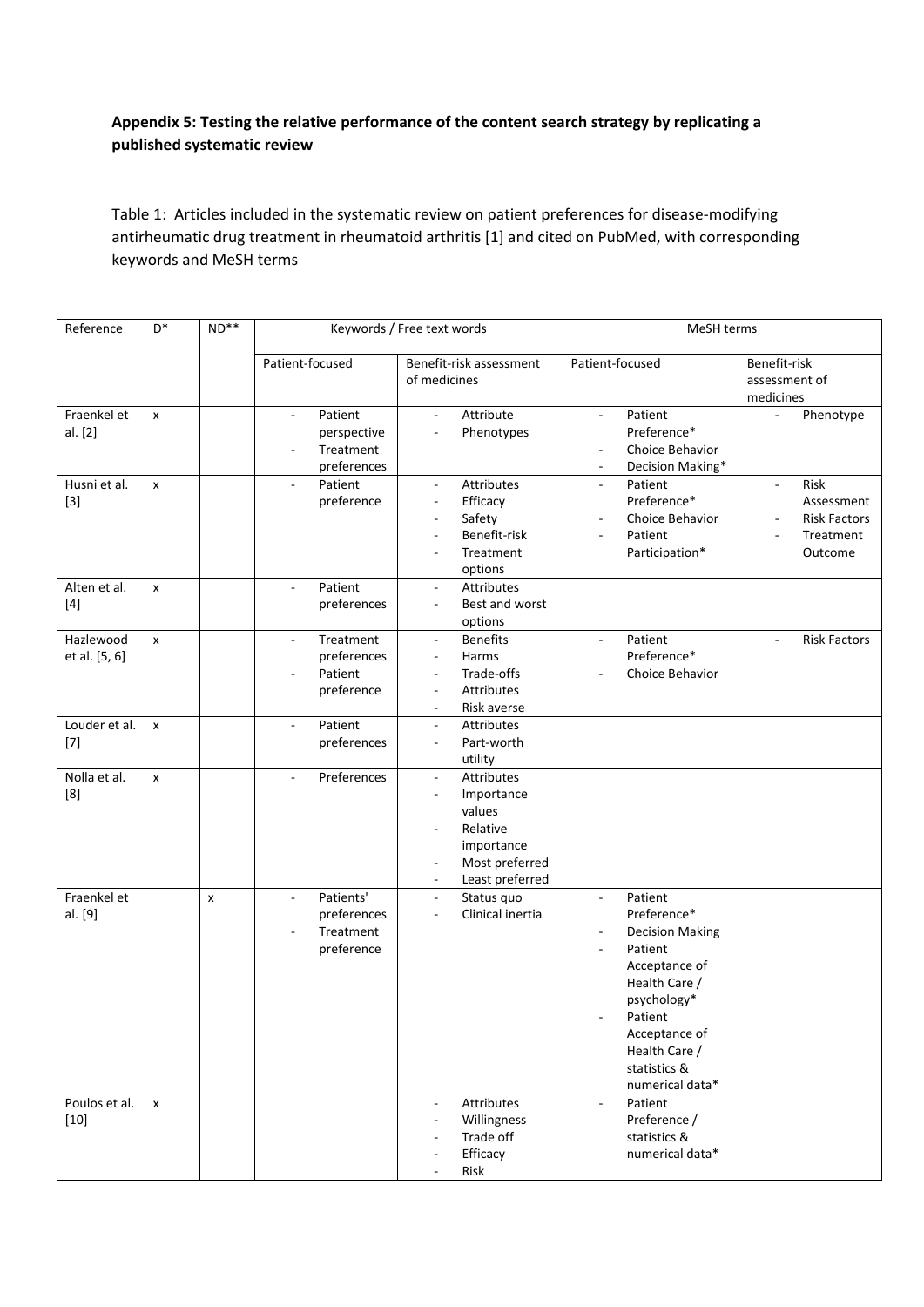| Augustovski        | $\pmb{\chi}$       |   | $\sim$                   | Patient     | $\overline{\phantom{a}}$                             | Attributes                  | Choice Behavior<br>$\overline{\phantom{a}}$                       |                          |              |
|--------------------|--------------------|---|--------------------------|-------------|------------------------------------------------------|-----------------------------|-------------------------------------------------------------------|--------------------------|--------------|
| et al. [11]        |                    |   |                          | preferences |                                                      | Trade-offs                  | Patient                                                           |                          |              |
|                    |                    |   |                          |             |                                                      | Relative                    | Preference /                                                      |                          |              |
|                    |                    |   |                          |             |                                                      | importance                  | psychology                                                        |                          |              |
|                    |                    |   |                          |             |                                                      |                             | Patient<br>÷,                                                     |                          |              |
|                    |                    |   |                          |             |                                                      |                             | Preference /                                                      |                          |              |
|                    |                    |   |                          |             |                                                      |                             | statistics &                                                      |                          |              |
|                    |                    |   |                          |             |                                                      |                             | numerical data*                                                   |                          |              |
| Constantine        | $\mathsf{x}$       |   |                          | Patient     | $\omega$                                             | Risks                       | <b>Decision Making</b>                                            |                          | Risk         |
| scu et al.         |                    |   |                          | preferences | $\overline{\phantom{a}}$                             | <b>Benefits</b>             | Health Knowledge,                                                 |                          | Assessment   |
| [12, 13]           |                    |   |                          | Treatment   |                                                      | Ratio of                    | Attitudes, Practice                                               |                          |              |
|                    |                    |   |                          | preferences |                                                      | importance                  |                                                                   |                          |              |
|                    |                    |   |                          |             | $\sim$                                               | Greatest risk               |                                                                   |                          |              |
| Ozdemir et         | $\mathsf{x}$       |   |                          |             | $\overline{\phantom{a}}$                             | Risk aversion<br>Attributes | Choice Behavior*                                                  |                          | Cost-Benefit |
| al. [14]           |                    |   |                          |             | $\overline{\phantom{a}}$                             | Treatment                   | Patient<br>÷,                                                     |                          | Analysis     |
|                    |                    |   |                          |             |                                                      | alternatives                | Acceptance of                                                     |                          |              |
|                    |                    |   |                          |             |                                                      | Willingness to              | Health Care*                                                      |                          |              |
|                    |                    |   |                          |             |                                                      | pay                         |                                                                   |                          |              |
| Skjoldborg         | $\pmb{\mathsf{x}}$ |   |                          |             | $\sim$                                               | Willingness to              | Choice Behavior*<br>$\bar{\phantom{a}}$                           |                          |              |
| et al. [15]        |                    |   |                          |             |                                                      | pay                         | Patient<br>$\blacksquare$                                         |                          |              |
|                    |                    |   |                          |             |                                                      |                             | Acceptance of                                                     |                          |              |
|                    |                    |   |                          |             |                                                      |                             | Health Care /                                                     |                          |              |
|                    |                    |   |                          |             |                                                      |                             | psychology                                                        |                          |              |
| Fraenkel et        | $\pmb{\mathsf{x}}$ |   | $\overline{\phantom{a}}$ | Patient     | $\overline{\phantom{a}}$                             | Trade-off                   | Patient<br>$\overline{\phantom{a}}$                               |                          | Risk         |
| al. [16]           |                    |   |                          | preferences | $\overline{\phantom{a}}$                             | Treatment                   | Satisfaction*                                                     |                          |              |
|                    |                    |   |                          | Treatment   |                                                      | options                     |                                                                   |                          |              |
|                    |                    |   |                          | preferences |                                                      | Maximum                     |                                                                   |                          |              |
|                    |                    |   |                          | Patient's   |                                                      | benefits                    |                                                                   |                          |              |
|                    |                    |   |                          | perspective |                                                      | Adverse events              |                                                                   |                          |              |
| Chiou et al.       | $\mathsf{x}$       |   |                          | Preference  | $\blacksquare$                                       | Tradeoff                    |                                                                   | $\Box$                   | Treatment    |
| $[17]$             |                    |   |                          |             | $\overline{\phantom{a}}$                             | Adverse events              |                                                                   |                          | Outcome      |
|                    |                    |   |                          |             | $\overline{\phantom{a}}$                             | Health states               |                                                                   |                          |              |
| Suarez-<br>Almazor | $\pmb{\mathsf{x}}$ |   |                          | Preferences | $\overline{\phantom{a}}$<br>$\overline{\phantom{a}}$ | Tradeoff<br>Health states   | Patient<br>$\overline{a}$<br>Satisfaction /                       | $\blacksquare$           | Cost-Benefit |
| and Conner-        |                    |   |                          |             |                                                      |                             | economics*                                                        |                          | Analysis     |
| Spady [18]         |                    |   |                          |             |                                                      |                             |                                                                   |                          |              |
| Tuominen           | $\mathsf{x}$       |   |                          |             | $\sim$                                               | Value                       | Patient<br>÷,                                                     |                          |              |
| et al. [19]        |                    |   |                          |             |                                                      | Willingness-to-             | Acceptance of                                                     |                          |              |
|                    |                    |   |                          |             |                                                      | pay                         | <b>Health Care</b>                                                |                          |              |
| Slothuus et        |                    | х |                          |             |                                                      | Willingness                 | Patient                                                           |                          | Cost-Benefit |
| al. [20, 21]       |                    |   |                          |             | $\sim$                                               | Cost-benefit                | Acceptance of                                                     |                          | Analysis     |
|                    |                    |   |                          |             |                                                      | Trade-off                   | <b>Health Care</b>                                                |                          |              |
| Fraenkel et        | $\mathsf{x}$       |   |                          |             | $\overline{\phantom{a}}$                             | Willingness                 | Health<br>÷,                                                      | $\overline{\phantom{a}}$ | Risk-        |
| al. [22, 23]       |                    |   |                          |             | $\overline{\phantom{a}}$                             | <b>Risk</b>                 | Knowledge,                                                        |                          | Taking*      |
|                    |                    |   |                          |             |                                                      | Adverse effects             | Attitudes,                                                        |                          | Risk         |
|                    |                    |   |                          |             |                                                      | Risk adversity              | Practice*                                                         |                          | Assessment   |
|                    |                    |   |                          |             |                                                      | Trade-offs                  | Patient                                                           |                          |              |
|                    |                    |   |                          |             |                                                      |                             | Acceptance of                                                     |                          |              |
|                    |                    |   |                          |             |                                                      |                             | Health Care /                                                     |                          |              |
|                    |                    |   |                          |             |                                                      |                             | psychology*<br><b>Decision Making</b><br>$\overline{\phantom{m}}$ |                          |              |
|                    |                    |   |                          |             |                                                      |                             | Patient<br>$\overline{\phantom{a}}$                               |                          |              |
|                    |                    |   |                          |             |                                                      |                             | Acceptance of                                                     |                          |              |
|                    |                    |   |                          |             |                                                      |                             | <b>Health Care</b>                                                |                          |              |
|                    |                    |   |                          |             |                                                      |                             | Patient                                                           |                          |              |
|                    |                    |   |                          |             |                                                      |                             | Satisfaction*                                                     |                          |              |
| Ho et al.          |                    | X |                          | Patients'   | $\overline{\phantom{a}}$                             | Risk                        | Attitude to<br>$\overline{\phantom{a}}$                           | $\sim$                   | Risk         |
| $[24]$             |                    |   |                          | attitudes   | $\overline{a}$                                       | Acceptable risk             | Health*                                                           |                          | Assessment   |
|                    |                    |   |                          |             |                                                      | Risk: benefit               | Patient                                                           |                          | Risk-        |
|                    |                    |   |                          |             |                                                      | ratio                       | Satisfaction                                                      |                          | Taking*      |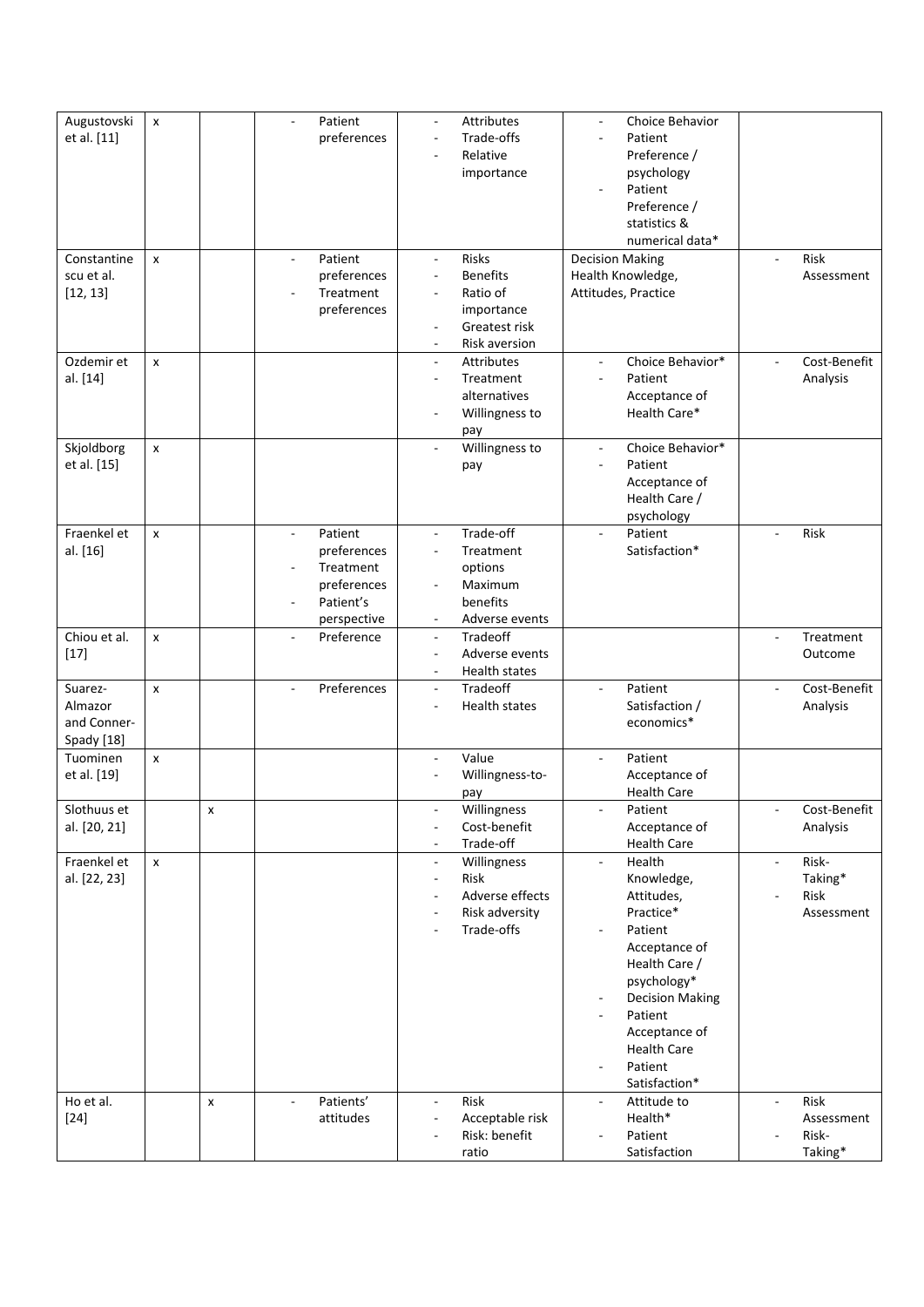| O'Brien et    | X                  |                |                                     |             | $\overline{\phantom{a}}$ | Willingness     | ٠                        | Choice Behavior    | $\overline{\phantom{a}}$ | Risk-               |
|---------------|--------------------|----------------|-------------------------------------|-------------|--------------------------|-----------------|--------------------------|--------------------|--------------------------|---------------------|
| al. [25]      |                    |                |                                     |             | ÷,                       | Risk            |                          | Patient            |                          | Taking*             |
|               |                    |                |                                     |             |                          | Risk-benefit    |                          | Acceptance of      |                          |                     |
|               |                    |                |                                     |             |                          | preference      |                          | Health Care*       |                          |                     |
|               |                    |                |                                     |             |                          |                 | $\overline{\phantom{a}}$ | Attitude to Health |                          |                     |
| Bacalao et    | $\pmb{\mathsf{x}}$ |                | Patient<br>$\sim$                   |             | $\blacksquare$           | Domain          | $\overline{\phantom{a}}$ | Patient            |                          |                     |
| al. [26]      |                    |                |                                     | preferences | $\overline{\phantom{a}}$ | Most important  |                          | Participation*     |                          |                     |
|               |                    |                |                                     |             | $\overline{a}$           | Values          |                          |                    |                          |                     |
|               |                    |                |                                     |             | $\blacksquare$           | Willingness     |                          |                    |                          |                     |
| van Tuyl et   | x                  |                | Patient<br>$\sim$                   |             | $\blacksquare$           | Domain          | $\bar{a}$                | Attitude to        | $\sim$                   | Patient             |
| al. [27]      |                    |                |                                     | perspective | $\overline{\phantom{a}}$ | Most important  |                          | Health*            |                          | Outcome             |
|               |                    |                |                                     |             |                          | aspect          |                          |                    |                          | Assessment          |
| Buitinga et   | $\pmb{\mathsf{x}}$ |                |                                     |             | $\overline{\phantom{a}}$ | Trade-off       | $\overline{a}$           | Patient            |                          |                     |
| al. [28]      |                    |                |                                     |             | $\overline{\phantom{a}}$ | Worst-case      |                          | Preference*        |                          |                     |
| Sanderson     |                    |                |                                     |             |                          |                 |                          |                    |                          |                     |
|               | $\pmb{\mathsf{x}}$ |                | Patient                             |             | $\overline{\phantom{a}}$ | Priorities      | $\frac{1}{2}$            | Attitude to Health |                          | Treatment           |
| et al. [29]   |                    |                |                                     | perspective | $\overline{\phantom{a}}$ | Efficacy        | ÷,                       | Patient            |                          | Outcome             |
|               |                    |                |                                     |             | ÷,                       | Effectiveness   |                          | Satisfaction*      |                          |                     |
|               |                    |                |                                     |             |                          | Treatment       |                          |                    |                          |                     |
|               |                    |                |                                     |             |                          | outcomes        |                          |                    |                          |                     |
| Da Silva et   |                    | $\pmb{\times}$ | Patients'<br>$\sim$                 |             | $\blacksquare$           | Priority        |                          |                    | $\sim$                   | Health              |
| al. [30]      |                    |                |                                     | needs and   |                          |                 |                          |                    |                          | Priorities*         |
|               |                    |                |                                     | preferences |                          |                 |                          |                    |                          |                     |
| Heiberg et    | x                  |                | Patient<br>$\overline{\phantom{a}}$ |             | $\overline{\phantom{a}}$ | Benefit         | $\frac{1}{2}$            | Patient            |                          |                     |
| al. [31]      |                    |                |                                     | preferences | $\overline{\phantom{a}}$ | Efficacy        |                          | Satisfaction*      |                          |                     |
| Desplats et   | $\pmb{\mathsf{x}}$ |                | Patients'<br>$\blacksquare$         |             | $\overline{\phantom{a}}$ | Route of        | $\overline{\phantom{a}}$ | Patient            |                          |                     |
| al. [32]      |                    |                |                                     | preferences |                          | administration  |                          | Preference /       |                          |                     |
|               |                    |                |                                     |             |                          | Adverse events  |                          | statistics &       |                          |                     |
|               |                    |                |                                     |             |                          |                 |                          | numerical data     |                          |                     |
| Bolge et al.  | x                  |                | $\overline{\phantom{a}}$            | Preference  | $\overline{\phantom{a}}$ | Attribute       |                          |                    |                          |                     |
| $[33]$        |                    |                | $\overline{\phantom{a}}$            | Perspective | ÷,                       | Route of        |                          |                    |                          |                     |
|               |                    |                | $\sim$                              | Openness    |                          | administration  |                          |                    |                          |                     |
| Navarro-      | $\mathsf{x}$       |                | Patient<br>$\mathbb{L}$             |             | $\blacksquare$           | Effectiveness   |                          |                    |                          |                     |
| Millan et al. |                    |                |                                     | preferences |                          |                 |                          |                    |                          |                     |
| $[34]$        |                    |                |                                     |             |                          |                 |                          |                    |                          |                     |
| Huynh et al.  | X                  |                | $\mathcal{L}_{\mathcal{A}}$         | Preferences | $\overline{\phantom{a}}$ | Route and       |                          |                    |                          |                     |
| $[35]$        |                    |                |                                     | of patients |                          | frequency of    |                          |                    |                          |                     |
|               |                    |                |                                     |             |                          | administration  |                          |                    |                          |                     |
|               |                    |                |                                     |             |                          | Adverse effects |                          |                    |                          |                     |
|               |                    |                |                                     |             | $\overline{\phantom{a}}$ | Safety          |                          |                    |                          |                     |
| Scarpato et   |                    |                | Patient<br>$\overline{\phantom{a}}$ |             | $\overline{\phantom{a}}$ | Route of        | $\overline{\phantom{a}}$ | Patient            |                          |                     |
|               | X                  |                |                                     |             |                          |                 |                          |                    |                          |                     |
| al. [36]      |                    |                |                                     | preferences |                          | administration  |                          | Preference*        |                          |                     |
|               |                    |                |                                     |             |                          |                 |                          | Choice Behavior    |                          |                     |
| Martin et al. | X                  |                |                                     |             | $\blacksquare$           | Efficacy        |                          | Decision Making*   |                          |                     |
| $[37]$        |                    |                |                                     |             |                          | Treatment       |                          |                    |                          |                     |
|               |                    |                |                                     |             |                          | outcomes        |                          |                    |                          |                     |
|               |                    |                |                                     |             |                          | Beliefs about   |                          |                    |                          |                     |
|               |                    |                |                                     |             |                          | medications     |                          |                    |                          |                     |
| Van           | x                  |                |                                     |             | $\overline{\phantom{a}}$ | Efficacy        | $\overline{\phantom{a}}$ | Patient            |                          |                     |
| Overbeeke     |                    |                |                                     |             | $\overline{\phantom{a}}$ | Side effects    |                          | Preference         |                          |                     |
| et al. [38]   |                    |                |                                     |             |                          | Suitability     |                          | Health             |                          |                     |
|               |                    |                |                                     |             |                          |                 |                          | Knowledge,         |                          |                     |
|               |                    |                |                                     |             |                          |                 |                          | Attitudes,         |                          |                     |
|               |                    |                |                                     |             |                          |                 |                          | Practice*          |                          |                     |
| Fraenkel et   | x                  |                |                                     |             |                          |                 | $\overline{\phantom{a}}$ | Health             | $\overline{\phantom{a}}$ | Risk                |
| al. [39]      |                    |                |                                     |             |                          |                 |                          | Knowledge,         |                          | Assessment          |
|               |                    |                |                                     |             |                          |                 |                          | Attitudes,         |                          | <b>Risk Factors</b> |
|               |                    |                |                                     |             |                          |                 |                          | Practice           |                          |                     |
|               |                    |                |                                     |             |                          |                 |                          | Patient            |                          |                     |
|               |                    |                |                                     |             |                          |                 |                          | Participation*     |                          |                     |
| Goekoop -     |                    | X              | Patient<br>$\overline{\phantom{a}}$ |             | $\overline{\phantom{a}}$ | Aversion        |                          |                    | $\overline{a}$           | Treatment           |
| Ruiterman     |                    |                |                                     | preferences |                          |                 |                          |                    |                          | Outcome             |
| et al. [40]   |                    |                |                                     |             |                          |                 |                          |                    |                          |                     |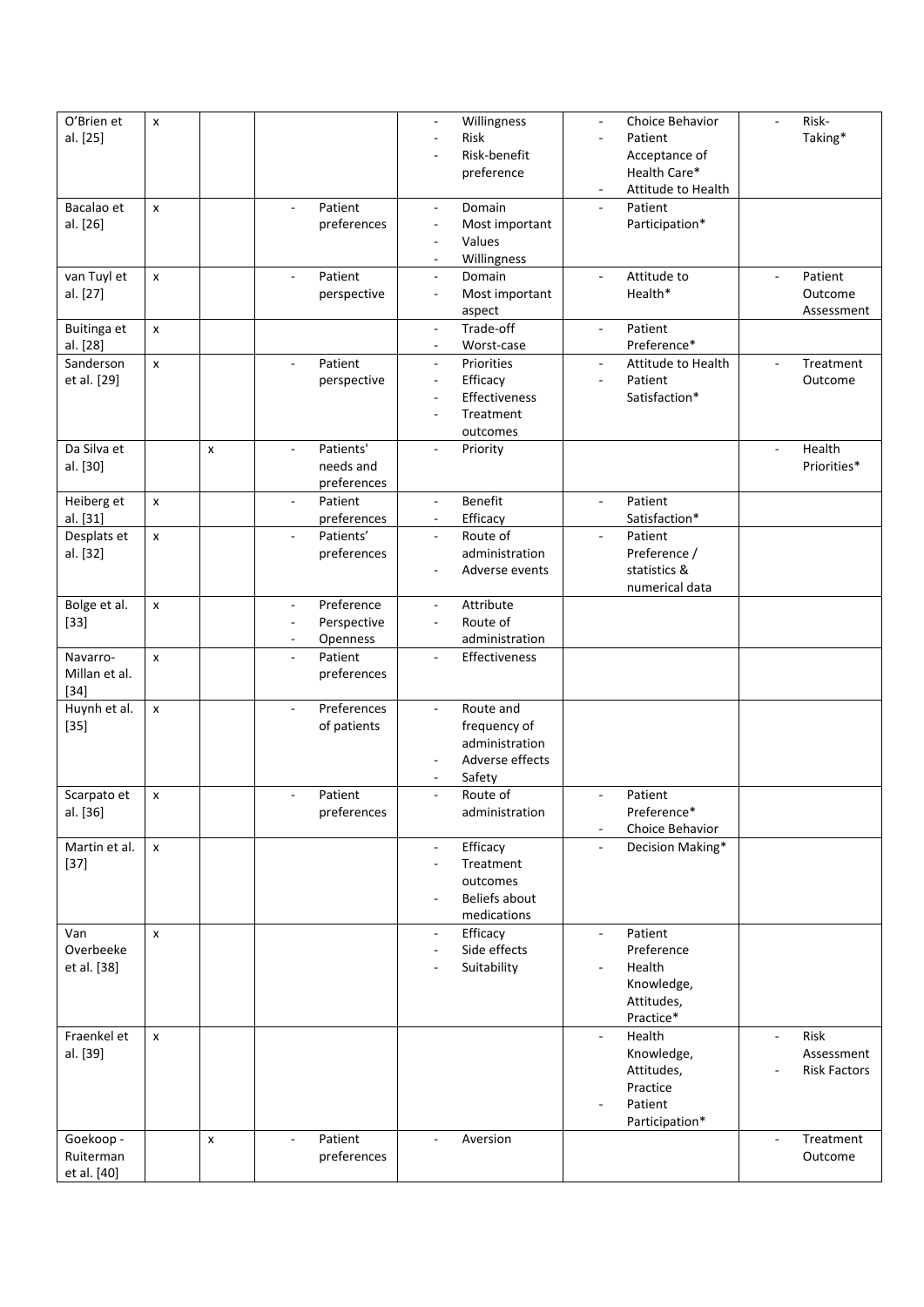D: Detected by the content search strategy combined, using AND, with a search syntax relevant to rheumatoid arthritis and its treatment: Rheumatoid arthritis OR RA OR Rheumatic diseases OR disease-modifying antirheumatic drugs OR DMARDs OR antirheumatic agents OR Arthritis, Rheumatoid / drug therapy\*[MeSH] OR Arthritis, Rheumatoid / therapy\*[MeSH] OR Antirheumatic Agents / therapeutic use\*[MeSH] OR Biological Products / therapeutic use\*[MeSH]

ND: Not detected by the content search strategy combined, using AND, with a search syntax relevant to rheumatoid arthritis and its treatment: Rheumatoid arthritis OR RA OR Rheumatic diseases OR disease-modifying antirheumatic drugs OR DMARDs OR antirheumatic agents OR Arthritis, Rheumatoid / drug therapy\*[MeSH] OR Arthritis, Rheumatoid / therapy\*[MeSH] OR Antirheumatic Agents / therapeutic use\*[MeSH] OR Biological Products / therapeutic use\*[MeSH]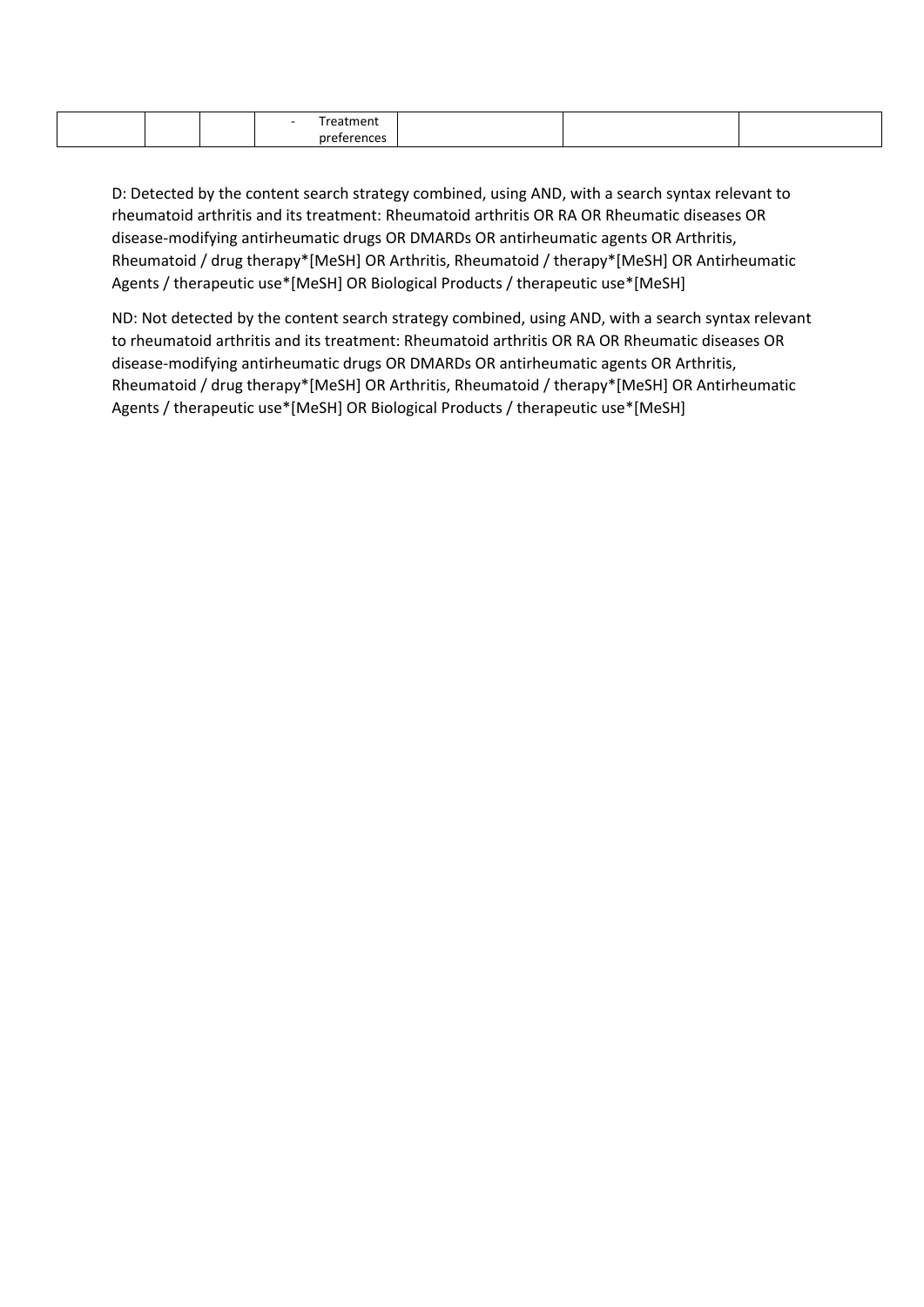Table 2: Quality assessment of included studies in the systematic review on patient preferences for disease-modifying antirheumatic drug treatment in rheumatoid arthritis [1], based on a practical tool developed to critically assess patient preference studies across methodologies [41]

| Reference                                       | External<br>validity | Quality of<br>construct<br>representation | Minimization of the<br>risk of construct-<br>irrelevant variance | Quality of reporting<br>and analysis | Other aspects<br>that strengthen or<br>weaken the study | Overall quality |
|-------------------------------------------------|----------------------|-------------------------------------------|------------------------------------------------------------------|--------------------------------------|---------------------------------------------------------|-----------------|
| Fraenkel et<br>al. [2]                          | Medium               | Medium                                    | Moderate                                                         | Medium                               | No difference                                           | Medium          |
| Husni et al.<br>$[3]$                           | Medium               | Medium                                    | Moderate                                                         | High                                 | No difference                                           | Medium          |
| Alten et al.<br>[4]                             | High                 | High                                      | Moderate                                                         | High                                 | No difference                                           | High            |
| Hazlewood<br>et al. [5, 6]                      | High                 | Medium                                    | High                                                             | High                                 | Strengthen                                              | High            |
| Louder et al.<br>$[7]$                          | Low                  | Medium                                    | High                                                             | High                                 | Weaken                                                  | Low             |
| Nolla et al.<br>[8]                             | Medium               | Medium                                    | Moderate                                                         | High                                 | No difference                                           | Medium          |
| Fraenkel et<br>al. [9]                          | High                 | Medium                                    | Moderate                                                         | High                                 | No difference                                           | High            |
| Poulos et al.<br>$[10]$                         | Low                  | Medium                                    | High                                                             | High                                 | No difference                                           | Medium          |
| Augustovski<br>et al. [11]                      | High                 | Medium                                    | High                                                             | High                                 | Strengthen                                              | High            |
| Constantine<br>scu et al.<br>[12, 13]           | High                 | Medium                                    | Moderate                                                         | High                                 | No difference                                           | Medium          |
| Ozdemir et<br>al. [14]                          | Medium               | Low                                       | High                                                             | High                                 | No difference                                           | Medium          |
| Skjoldborg<br>et al. [15]                       | Medium               | Low                                       | Low                                                              | High                                 | Strengthen                                              | Medium          |
| Fraenkel et<br>al. [16]                         | Medium               | Medium                                    | Moderate                                                         | High                                 | No difference                                           | Medium          |
| Chiou et al.<br>$[17]$                          | Medium               | Medium                                    | Moderate                                                         | High                                 | No difference                                           | Medium          |
| Suarez-<br>Almazor<br>and Conner-<br>Spady [18] | Medium               | High                                      | High                                                             | High                                 | Strengthen                                              | High            |
| Tuominen<br>et al. [19]                         | High                 | Medium                                    | Moderate                                                         | Medium                               | Weaken                                                  | Medium          |
| Slothuus et<br>al. [20, 21]                     | Medium               | Medium                                    | High                                                             | High                                 | Strengthen                                              | High            |
| Fraenkel et<br>al. [22, 23]                     | Medium               | Medium                                    | Moderate                                                         | High                                 | No difference                                           | Medium          |
| Ho et al.<br>$[24]$                             | Medium               | Low                                       | Low                                                              | Low                                  | Weaken                                                  | Low             |
| O'Brien et<br>al. [25]                          | Low                  | Medium                                    | Moderate                                                         | High                                 | No difference                                           | Low             |
| Bacalao et<br>al. [26]                          | Medium               | High                                      | High                                                             | High                                 | No difference                                           | High            |
| van Tuyl et<br>al. [27]                         | High                 | High                                      | High                                                             | High                                 | No difference                                           | High            |
| Buitinga et<br>al. [28]                         | Medium               | High                                      | High                                                             | High                                 | No difference                                           | High            |
| Sanderson<br>et al. [29]                        | High                 | High                                      | High                                                             | High                                 | No difference                                           | High            |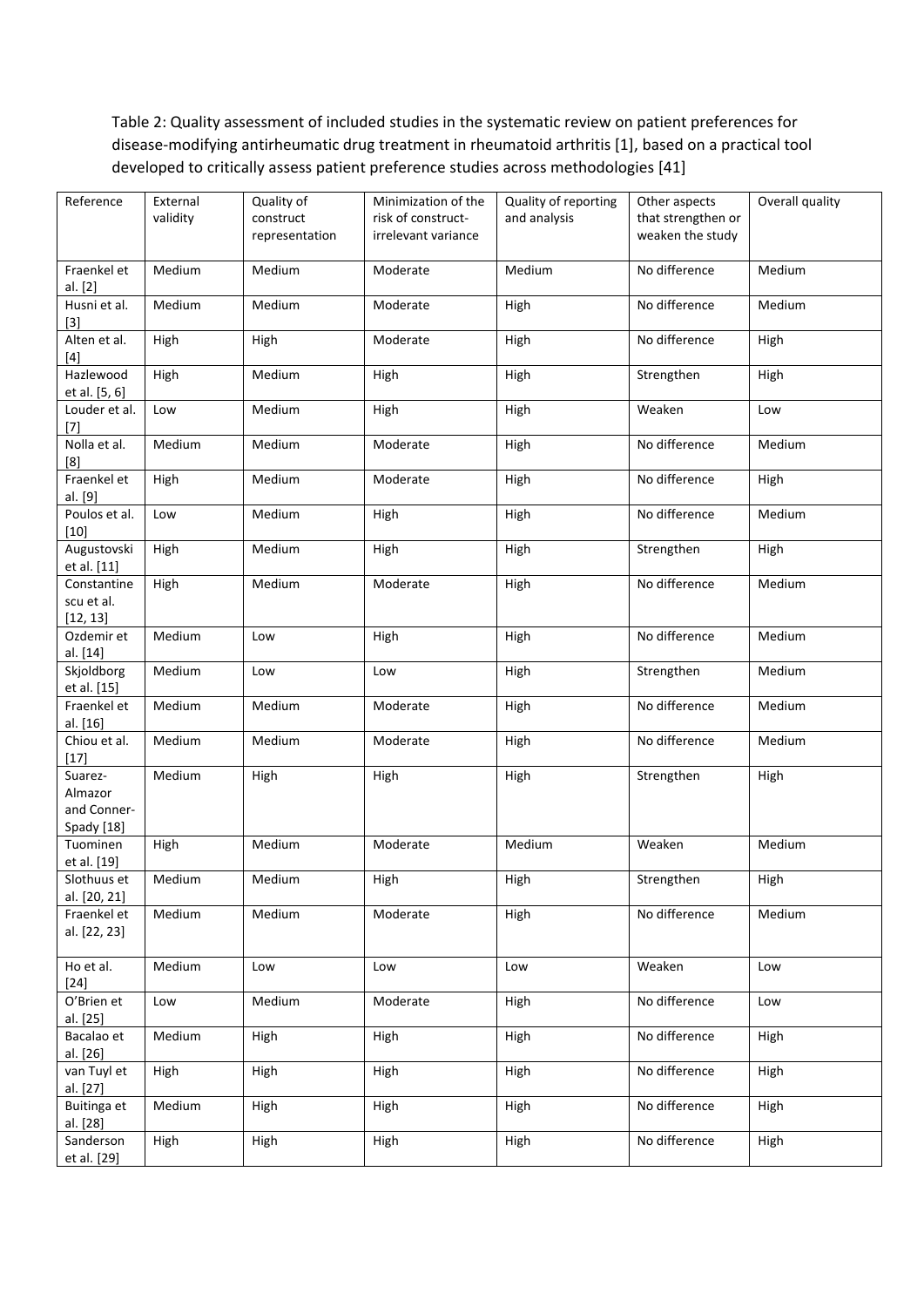| Da Silva et<br>al. [30]               | High   | High   | High     | High   | No difference | High   |
|---------------------------------------|--------|--------|----------|--------|---------------|--------|
| Heiberg et<br>al. [31]                | Medium | High   | High     | High   | No difference | High   |
| Desplats et<br>al. [32]               | High   | Medium | Moderate | High   | No difference | Medium |
| Bolge et al.<br>$[33]$                | Low    | Medium | Low      | High   | No difference | Low    |
| Navarro-<br>Millan et al.<br>$[34]$   | Medium | High   | High     | High   | No difference | Medium |
| Huynh et al.<br>$[35]$                | Medium | High   | High     | High   | No difference | Medium |
| Scarpato et<br>al. [36]               | High   | High   | High     | High   | No difference | High   |
| Martin et al.<br>$[37]$               | Medium | Medium | Moderate | Medium | No difference | Medium |
| Van<br>Overbeeke<br>et al. [38]       | Low    | High   | Moderate | High   | No difference | Medium |
| Fraenkel et<br>al. [39]               | Low    | High   | High     | High   | No difference | Medium |
| Goekoop -<br>Ruiterman<br>et al. [40] | High   | Medium | Moderate | High   | No difference | Medium |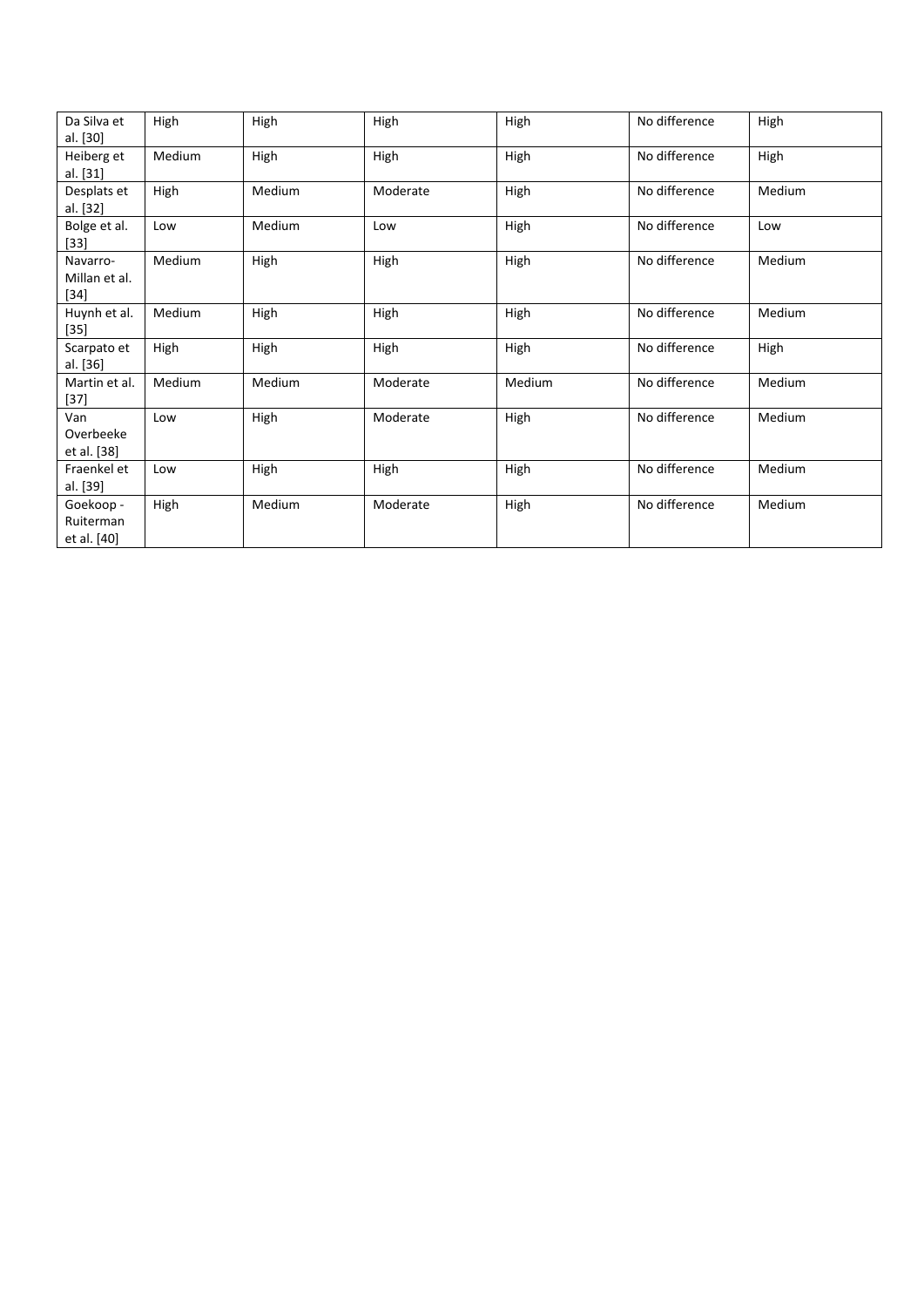## **References**

1. Durand C, Eldoma M, Marshall DA, Bansback N, Hazlewood GS. Patient preferences for disease-modifying antirheumatic drug treatment in rheumatoid arthritis: a systematic review. J Rheumatol. 2020;47(2):176–87.

2. Fraenkel L, Nowell WB, Michel G, Wiedmeyer C. Preference phenotypes to facilitate shared decision-making in rheumatoid arthritis. Ann Rheum Dis. 2018;77(5):678–83.

3. Husni ME, Betts KA, Griffith J, Song Y, Ganguli A. Benefit-risk trade-offs for treatment decisions in moderate-to-severe rheumatoid arthritis: focus on the patient perspective. Rheumatol Int. 2017;37(9):1423–34.

4. Alten R, Krüger K, Rellecke J, Schiffner-Rohe J, Behmer O, Schiffhorst G, Nolting HD. Examining patient preferences in the treatment of rheumatoid arthritis using a discrete-choice approach. Patient Prefer Adherence. 2016;10:2217–28.

5. Hazlewood GS, Bombardier C, Tomlinson G, Thorne C, Bykerk VP, Thompson A, Tin D, Marshall DA. Treatment preferences of patients with early rheumatoid arthritis: a discrete-choice experiment. Rheumatology (Oxford). 2016;55(11):1959–68.

6. Hazlewood GS, Bombardier C, Tomlinson G, Marshall D. A Bayesian model that jointly considers comparative effectiveness research and patients' preferences may help inform GRADE recommendations: an application to rheumatoid arthritis treatment recommendations. J Clin Epidemiol. 2018;93:56–65.

7. Louder AM, Singh A, Saverno K, Cappelleri JC, Aten AJ, Koenig AS, Pasquale MK. Patient preferences regarding rheumatoid arthritis therapies: a conjoint analysis. Am Health Drug Benefits. 2016;9(2):84–93.

8. Nolla JM, Rodríguez M, Martin-Mola E, Raya E, Ibero I, Nocea G, Aragon B, Lizán L, Prades M. Patients' and rheumatologists' preferences for the attributes of biological agents used in the treatment of rheumatic diseases in Spain. Patient Prefer Adherence. 2016;10:1101–13.

9. Fraenkel L, Cunningham M, Peters E. Subjective numeracy and preference to stay with the status quo. Med Decis Making. 2015;35(1):6–11.

10. Poulos C, Hauber AB, González JM, Turpcu A. Patients' willingness to trade off between the duration and frequency of rheumatoid arthritis treatments. Arthritis Care Res (Hoboken). 2014;66(7):1008–15.

11. Augustovski F, Beratarrechea A, Irazola V, Rubinstein F, Tesolin P, Gonzalez J, Lencina V, Scolnik M, Waimann C, Navarta D, Citera G, Soriano ER. Patient preferences for biologic agents in rheumatoid arthritis: a discrete-choice experiment. Value Health. 2013;16(2):385-93.

12. Constantinescu F, Goucher S, Weinstein A, Smith W, Fraenkel L. Understanding why rheumatoid arthritis patient treatment preferences differ by race. Arthritis Rheum. 2009;61(4):413– 8.

13. Constantinescu F, Goucher S, Weinstein A, Fraenkel L. Racial disparities in treatment preferences for rheumatoid arthritis. Med Care. 2009;47(3):350–5.

14. Ozdemir S, Johnson FR, Hauber AB. Hypothetical bias, cheap talk, and stated willingness to pay for health care. J Health Econ. 2009;28(4):894–901.

15. Skjoldborg US, Lauridsen J, Junker P. Reliability of the discrete choice experiment at the input and output level in patients with rheumatoid arthritis. Value Health. 2009;12(1):153–8.

16. Fraenkel L, Bogardus ST, Concato J, Felson DT, Wittink DR. Patient preferences for treatment of rheumatoid arthritis. Ann Rheum Dis. 2004;63(11):1372–8.

17. Chiou CF, Weisman M, Sherbourne CD, Reyes C, Dylan M, Ofman J, Wallace DJ, Mizutani W, Suarez-Almazor ME. Measuring preference weights for American college of rheumatology response criteria for patients with rheumatoid arthritis. J Rheumatol. 2005;32(12):2326–9.

18. Suarez-Almazor ME, Conner-Spady B. Rating of arthritis health states by patients, physicians, and the general public. Implications for cost-utility analyses. J Rheumatol. 2001;28(3):648–56.

19. Tuominen R, Tuominen S, Möttönen T. How much is a reduction in morning stiffness worth to patients with rheumatoid arthritis? Scand J Rheumatol Suppl. 2011;125:12–16.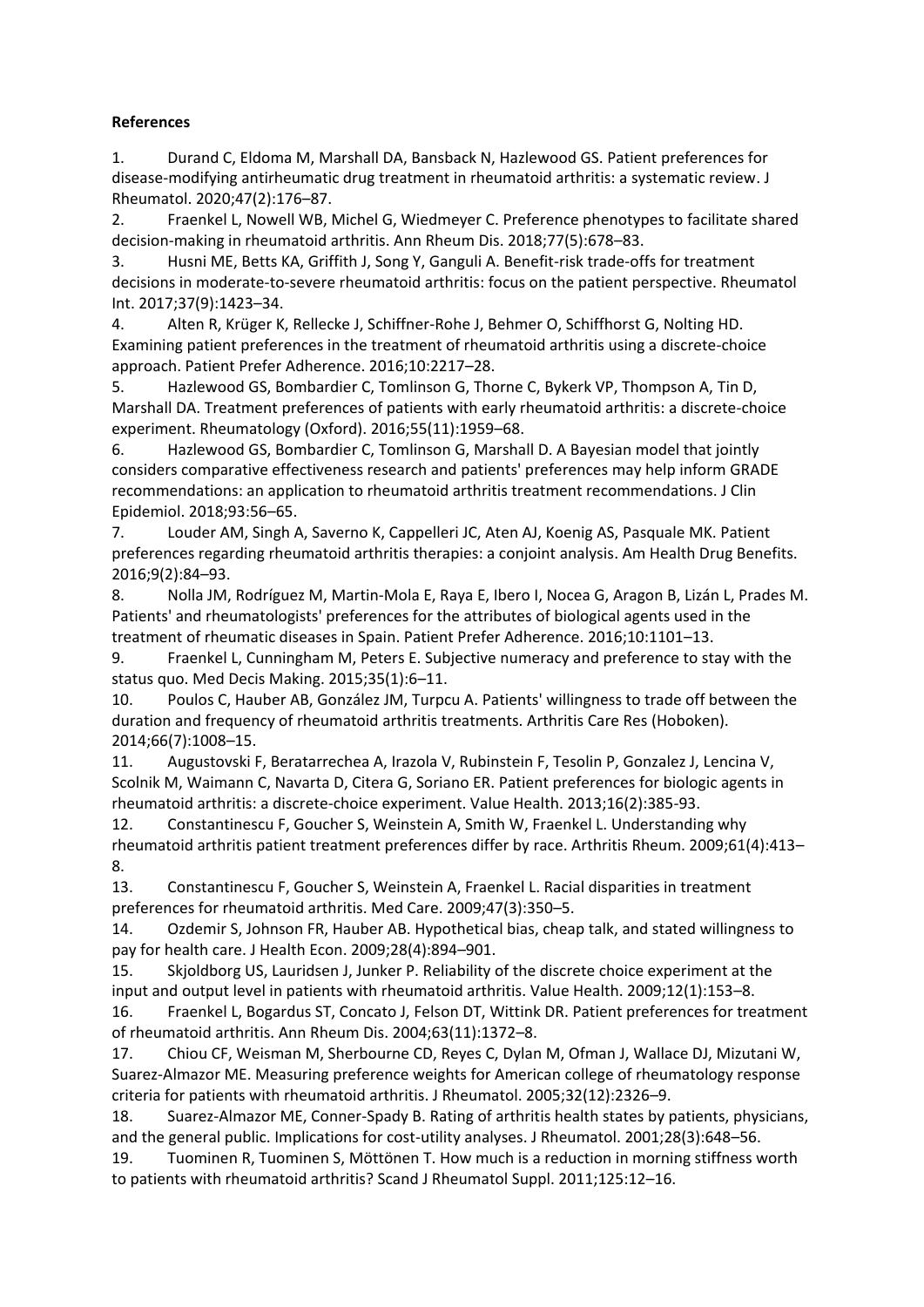20. Slothuus U, Brooks RG. Willingness to pay in arthritis: a Danish contribution. Rheumatology (Oxford). 2000;39(7):791–9.

21. Slothuus U, Larsen ML, Junker P. Willingness to pay for arthritis symptom alleviation. Comparison of closed-ended questions with and without follow-up. Int J Technol Assess Health Care. 2000;16(1):60–72.

22. Fraenkel L, Bogardus S, Concato J, Felson D. Unwillingness of rheumatoid arthritis patients to risk adverse effects. Rheumatology (Oxford). 2002;41(3):253–61.

23. Fraenkel L, Bogardus S, Concato J, Felson D. Risk communication in rheumatoid arthritis. J Rheumatol. 2003;30(3):443–8.

24. Ho M, Lavery B, Pullar T. The risk of treatment. A study of rheumatoid arthritis patients' attitudes. Br J Rheumatol. 1998;37(4):459–60.

25. O'Brien BJ, Elswood J, Calin A. Willingness to accept risk in the treatment of rheumatic disease. J Epidemiol Community Health. 1990;44(3):249–52.

26. Bacalao EJ, Greene GJ, Beaumont JL, Eisenstein A, Muftic A, Mandelin AM, Cella D, Ruderman EM. Standardizing and personalizing the treat to target (T2T) approach for rheumatoid arthritis using the Patient-Reported Outcomes Measurement Information System (PROMIS): baseline findings on patient-centered treatment priorities. Clin Rheumatol. 2017;36(8):1729–36.

27. van Tuyl LH, Sadlonova M, Hewlett S, Davis B, Flurey C, Goel N, Gossec L, Brahe CH, Hill CL, Hoogland W, Kirwan J, Hetland ML, van Schaardenburg D, Smolen JS, Stamm T, Voshaar M, Wells GA, Boers M. The patient perspective on absence of disease activity in rheumatoid arthritis: a survey to identify key domains of patient-perceived remission. Ann Rheum Dis. 2017;76(5):855–61.

28. Buitinga L, Braakman-Jansen LM, Taal E, van de Laar MA. Worst-case future scenarios of patients with rheumatoid arthritis: a cross-sectional study. Rheumatology (Oxford). 2012;51(11):2027–33.

29. Sanderson T, Morris M, Calnan M, Richards P, Hewlett S. Patient perspective of measuring treatment efficacy: the rheumatoid arthritis patient priorities for pharmacologic interventions outcomes. Arthritis Care Res (Hoboken). 2010;62(5):647–56.

30. da Silva JA, Ramiro S, Pedro S, Rodrigues A, Vasconcelos JC, Benito-Garcia E. Patients- and physicians- priorities for improvement. The case of rheumatic diseases. Acta Reumatol Port. 2010;35(2):192–9.

31. Heiberg T, Kvien TK. Preferences for improved health examined in 1,024 patients with rheumatoid arthritis: pain has highest priority. Arthritis Rheum. 2002;47(4):391–7.

32. Desplats M, Pascart T, Jelin G, Norberciak L, Philippe P, Houvenagel E, Goeb V, Flipo RM. Are abatacept and tocilizumab intravenous users willing to switch for the subcutaneous route of administration? A questionnaire-based study. Clin Rheumatol. 2017;36(6):1395–400.

33. Bolge SC, Goren A, Brown D, Ginsberg S, Allen I. Openness to and preference for attributes of biologic therapy prior to initiation among patients with rheumatoid arthritis: patient and rheumatologist perspectives and implications for decision making. Patient Prefer Adherence. 2016;10:1079–90.

34. Navarro-Millán I, Herrinton LJ, Chen L, Harrold L, Liu L, Curtis JR. Comparative effectiveness of etanercept and adalimumab in patient reported outcomes and injection-related tolerability. PLoS One. 2016;11(3):e0149781.

35. Huynh TK, Ostergaard A, Egsmose C, Madsen OR. Preferences of patients and health professionals for route and frequency of administration of biologic agents in the treatment of rheumatoid arthritis. Patient Prefer Adherence. 2014;8:93–9.

36. Scarpato S, Antivalle M, Favalli EG, Nacci F, Frigelli S, Bartoli F, Bazzichi L, Minisola G, Cerinic MM, RIVIERA co-authors. Patient preferences in the choice of anti-TNF therapies in rheumatoid arthritis. Results from a questionnaire survey (RIVIERA study). Rheumatology (Oxford). 2010;49(2):289–94.